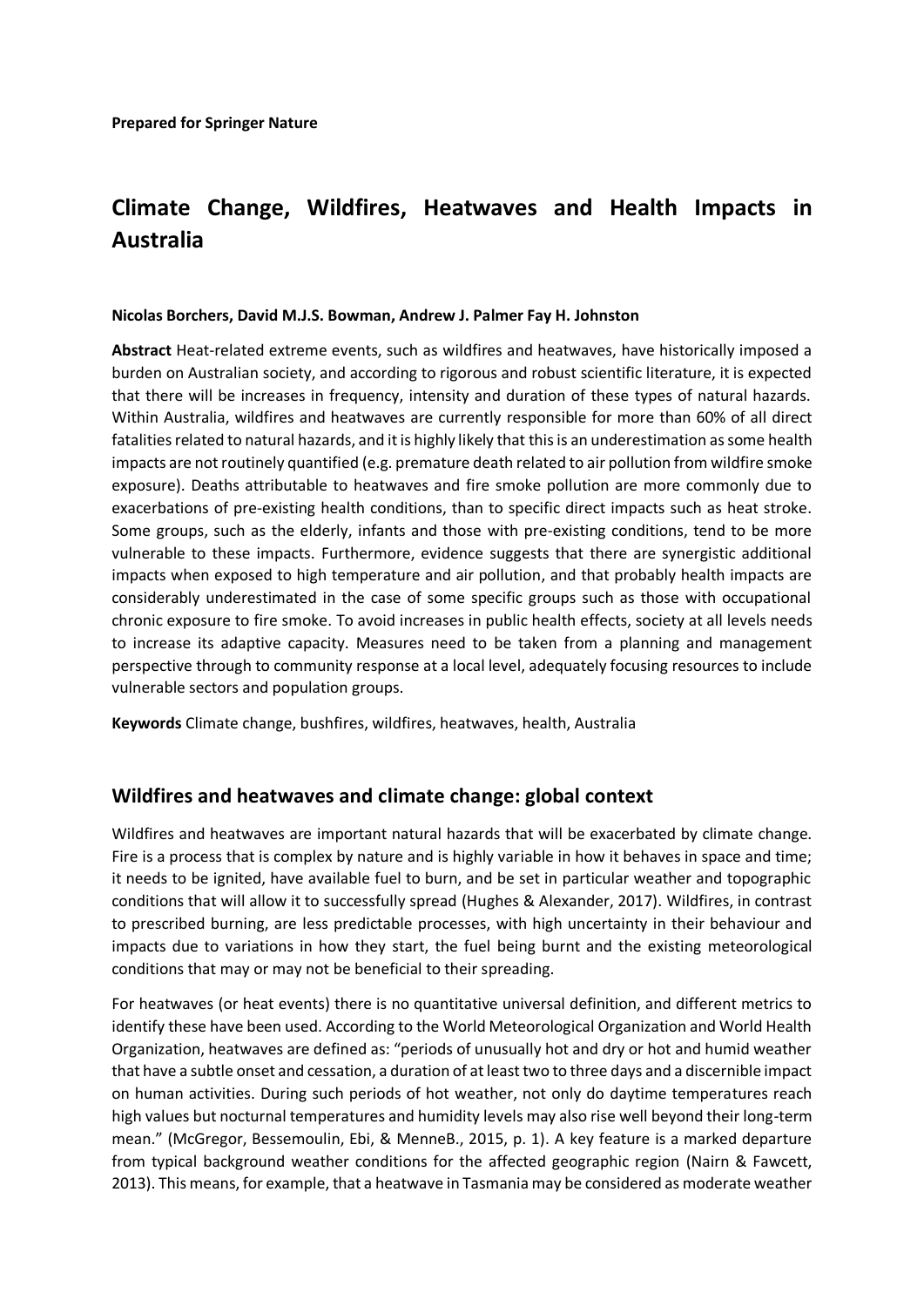conditions in another place such as Adelaide, and therefore the definition of a heatwave is relative to the place being analysed.

A wide body of scientific literature supports the fact that global warming will produce more frequent and intense extreme weather events worldwide, and there is very high confidence that these shifting patterns, including those caused by changing temperature and occurrence of heat waves and fires, have an impact on human health (Bowman et al., 2017; Mora, Dousset, et al., 2017; Smith et al., 2014). In the IPCC's Fifth Assessment Report (AR5), Smith et al. (2014, p. 713) state that there is a "greater risk of injury, disease, and death due to more intensive heat waves and fires" with some level of climate change.

During a forest fire, the process of combustion, produces great amounts of smoke, consequently being an important contributor to air pollution in urban and rural settings. Air pollution is one of the largest threats to humans, one of the main causes of death in the world, and there is no evidence of a safe threshold level of exposure below which no negative effects occur (WHO, 2013). It is estimated that outdoor and indoor air pollution (urban and rural sources) is responsible for around 7 million premature annual deaths (1 out of 8 total deaths), mostly from cardiovascular diseases, and from the development of respiratory diseases such as acute respiratory infections (ARIs) and chronic obstructive pulmonary diseases (COPDs) (WHO, 2014a). In fact, a study published in 2012 in the Lancet found that for the year 2010, household air pollution from solid fuels was the third leading risk factor for global disease burden (Lim et al., 2012). Air pollution produced by landscape fires is not very different in the way it impacts health, and one of the main differences would be related to exposure. With urban air pollution people usually suffer from chronic exposure, whilst with landscape fire smoke people might be exposed for short periods of time to very high levels of air pollution. It is estimated that landscape fire smoke is responsible for 340,000 annual deaths globally (F. H. Johnston et al., 2012), and for a high number of morbidity effects such as increased respiratory hospital admissions and chronic diseases, asthma attacks, emergency department visits, and reduced productivity, amongst others (Adetona et al., 2016; Black, Tesfaigzi, Bassein, & Miller, 2017; Duran, 2014; Kochi, Donovan, Champ, & Loomis, 2010; Liu, Pereira, Uhl, Bravo, & Bell, 2015; Reid et al., 2016b; Youssouf et al., 2014). Mortality estimates may have a great variation related to climatic conditions, ranging from 262,000 deaths globally with strong La Nina conditions to 532,000 with strong El Nino conditions (F. H. Johnston et al., 2012), and may potentially be underestimated as long-term effects have not been quantified. In fact, landscape fires could well be one of the most relevant emission sources, because of the uncertainty in its nature and its capacity to negatively influence air pollution reduction efforts, producing average increases of annual PM2.5 concentration (Larsen, Reich, Ruminski, & Rappold, 2018) and producing greater impacts in public health (Ford et al., 2018).

According to the World Health Organization (WHO, 2014b) and supposing no adaptation to climate change, by the year 2030, heat will be responsible for 92,207 (95% confidence intervals: 64,458 – 121,464) additional deaths globally for people aged 65 and over. This value will rise to 255,486 (191,816 – 364,002) for the year 2050. Worldwide, a significant amount of people (30%) are currently exposed to extreme heat conditions for at least 20 days per year, and it is expected that by the year 2100, exposure will increase to about 48% in a conservative climate change scenario (Mora, Dousset, et al., 2017), whilst severe warmings could produce increasingly intolerable conditions (Sherwood & Huber, 2010).

These two types of extreme events and their impacts are not necessarily disconnected, and there are often strong associations between them. A heatwave can occur in isolation, but it will increase the risk and likelihood of a severe wildfire (Cardil, Salis, Spano, Delogu, & Terrén, 2014; F. Johnston, Hanigan, Henderson, Morgan, & Bowman, 2011; Shaposhnikov et al., 2014).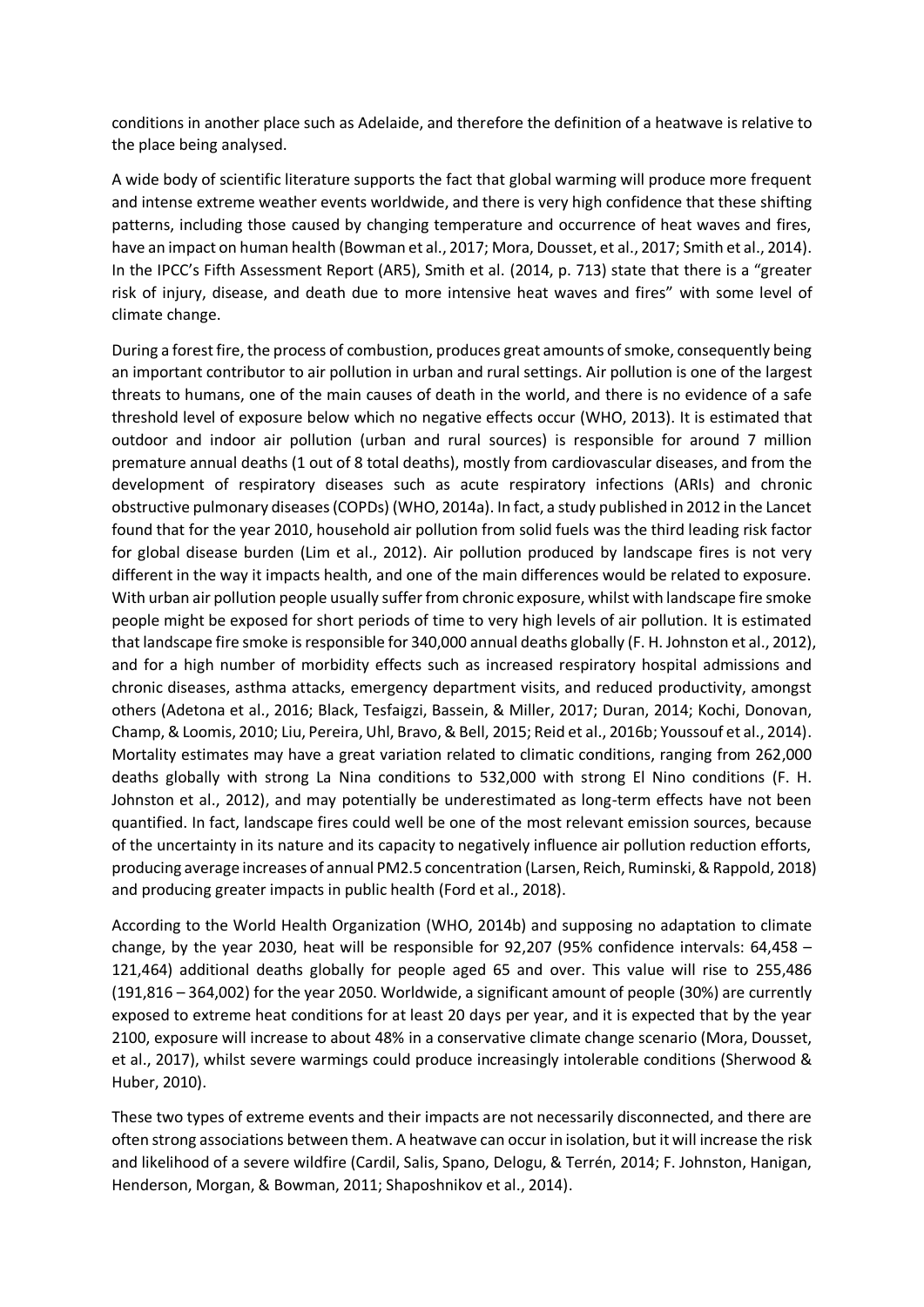<span id="page-2-0"></span>Impacts of extreme weather events related to increased temperatures translate into multiple impacts on human wellbeing. The objective of this chapter is to integrate research and findings both from government and non-government reports and assessments and peer-reviewed scientific articles to present an overview of the growing health and wellbeing implications the Australian community will face with increasing risk of wildfires and heatwaves driven by change in climatic conditions. The following sections will present in more detail the health impacts produced by exposure to wildfires and heat waves, will discuss the conjoined effects of high temperatures and wildfires, and will highlight the need to increase adaptation capacities throughout Australian society.

## **Wildfires and health impacts in Australia**

Wildfires (known as bushfires in Australia) and their consequences have always been a part of the Australian landscape (Hughes & Alexander, 2017), and their projected increase in frequency and intensity, is of great concern when the effects on human wellbeing (and health specifically) are considered.

Impacts of wildfires on human wellbeing are diverse by nature, and include:

- Loss of houses and other buildings (Ashe, McAneney, & Pitman, 2009; Blanchi et al., 2014)
- Property damage and destruction (Ashe et al., 2009; Blanchi et al., 2014)
- Threats to water security (F. H. Johnston, 2009)
- Loss of agricultural crops (Stephenson, Handmer, & Betts, 2013)
- Fatalities (Blanchi et al., 2014; Haynes, Handmer, McAneney, Tibbits, & Coates, 2010)
- Injuries (Cameron et al., 2009)
- Loss of livestock (Whittaker, Handmer, & Mercer, 2012)
- Loss of biodiversity (Stephenson, 2010)
- Pollutant emissions and its consequences in human health (Adetona et al., 2016; Cascio, 2018; Hyde et al., 2017; Liu et al., 2015; Navarro, Schweizer, Balmes, & Cisneros, 2018; Reid et al., 2016a)
- Mental health problems (e.g. Post-Traumatic Stress Disorder) (Gibbs et al., 2013; Hughes & Alexander, 2017; Reid et al., 2016a; Stephenson, 2010)

The occurrence of wildfires has a very high impact on Australian society, with a recorded yearly average of 100 fatalities, 3,000 direct injuries, and 83 lost homes per year, with an estimated cost of AUD \$12,000 million or 1.3% of GDP for 2005 (Ashe et al., 2009). Blanchi et al. (2014) developed and analysed a dataset regarding wildfire with loss of life for the period between 1901 and 2011. Complementing this analysis with official fatality figures reported by the Australian Disaster Resilience Knowledge Hub (AIDR, 2018), it is estimated that only 7 fire events were responsible for 71% of all civilian fatalities [\(Table 1\)](#page-2-0) for the period studied.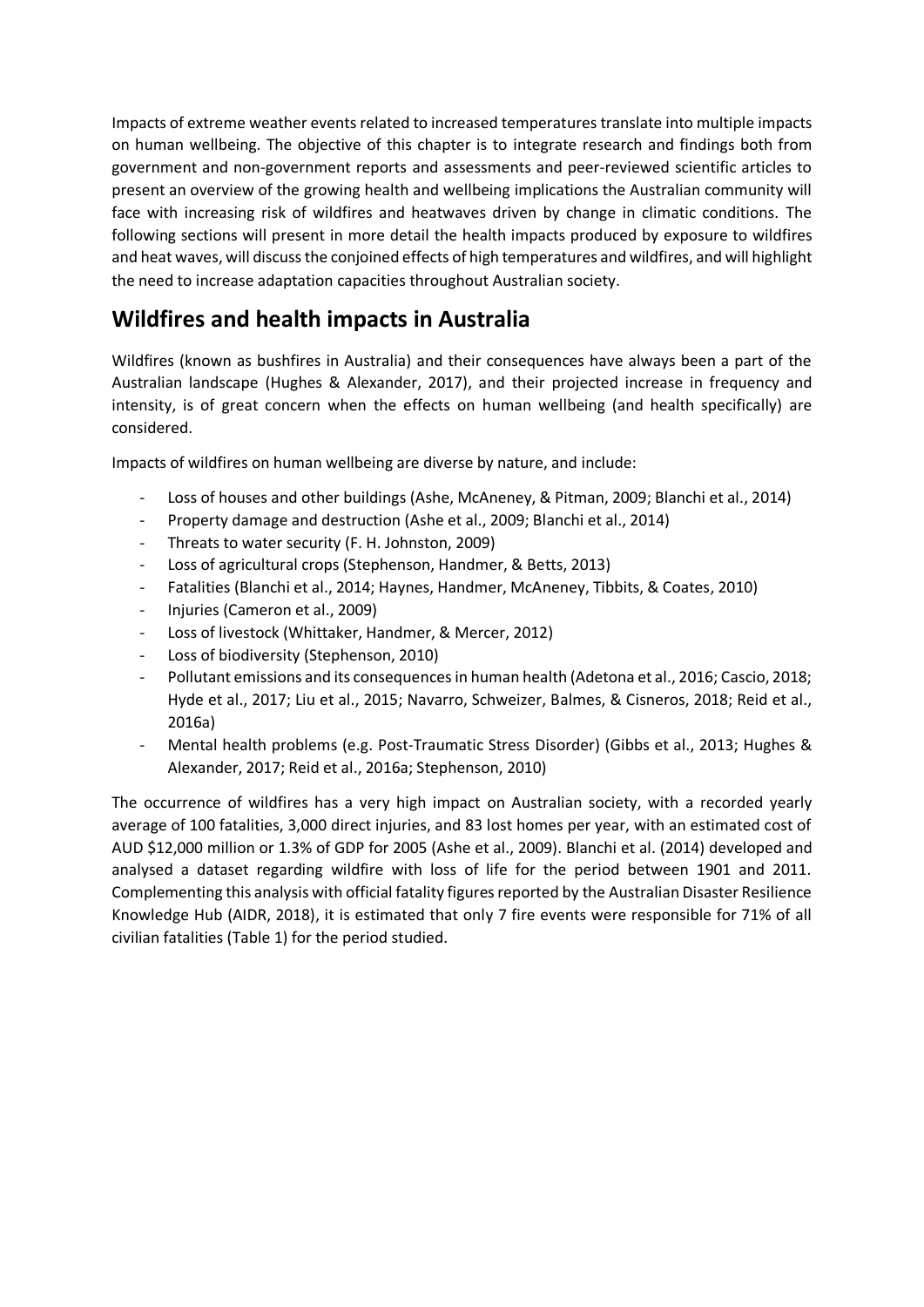| #             | Date of fire             | <b>Bushfire</b>                        | Location               | Number of<br>civilian<br>fatalities | <b>Number</b><br>of homes<br>destroyed |
|---------------|--------------------------|----------------------------------------|------------------------|-------------------------------------|----------------------------------------|
| 1             | $Feb/1926 -$<br>Mar/1926 | 1926 bushfires                         | Gippsland,<br>Victoria | 60                                  | 550                                    |
| $\mathcal{P}$ | Jan/1939                 | <b>Black Friday</b><br>bushfires       | Victoria               | 71                                  | 1,000                                  |
| 3             | 14/Jan - 14/Feb<br>1944  | 1944 bushfires                         | Victoria               | $15 - 20$                           | > 500                                  |
| 4             | 7/Feb/1967               | Tasmanian "Black<br>Tuesday" bushfires | Hobart,<br>Tasmania    | 62                                  | 1,400                                  |
| 5             | Jan/1969                 | 1969 bushfires                         | Lara,<br>Victoria      | 23                                  | 230                                    |
| 6             | Feb/1983                 | Ash Wednesday<br>bushfires             | South<br>Australia     | 75                                  | 2,000                                  |
| 7             | Feb/2009                 | <b>Black Saturday</b><br>bushfires     | Victoria               | 173                                 | 2,029                                  |

*Table 1 Major fire events in Australia according to the number of direct civilian fatalities– adapted from Blanchi et al.* (2014) *and AIDR* (2018)

Although these numbers seem relevant by themselves, impacts of wildfires go further, negatively impacting the quality of the air that we breathe and imposing substantial health burdens on society. But in general, the study of the effects that fire smoke has on human health tends to be challenging (compared to urban air pollution) for a myriad of reasons that include (1) the unpredictability of episodes, (2) disperse and heterogeneous spatial and temporal distribution of smoke impacts compared to those of other sources, (3) exposure affecting both urban and rural areas with differing levels of population density, (4) peak concentrations of  $PM_{2.5}$  tend to be higher, (5) lack of availability of monitoring data in rural areas affected by fires, (6) exposure of small populations not representative of broader community, and (7) short duration of episodes (even on large populations) don't allow for detection of significant changes (F. H. Johnston et al., 2011; Salimi, Henderson, Morgan, Jalaludin, & Johnston, 2017). Also, the study of health impacts due to exposure to fire smoke have had less attention than those related to urban air pollution, but there is still a considerable amount of literature available, and it has been found that health outcomes are significantly diverse in the nature and size of populations affected as shown in [Figure 1.](#page-3-0)



<span id="page-3-0"></span>*Figure 1 Total public health impacts of Wildfire Smoke or PM2.5 – adapted from Cascio* (2018)

There is robust evidence for an increase in respiratory morbidity and all-cause mortality, and mixed findings in the case of both cardiovascular morbidity and cause-specific mortality. due to short-term exposure to fire smoke (Black et al., 2017; Cascio, 2018; Reisen, Duran, Flannigan, Elliott, & Rideout,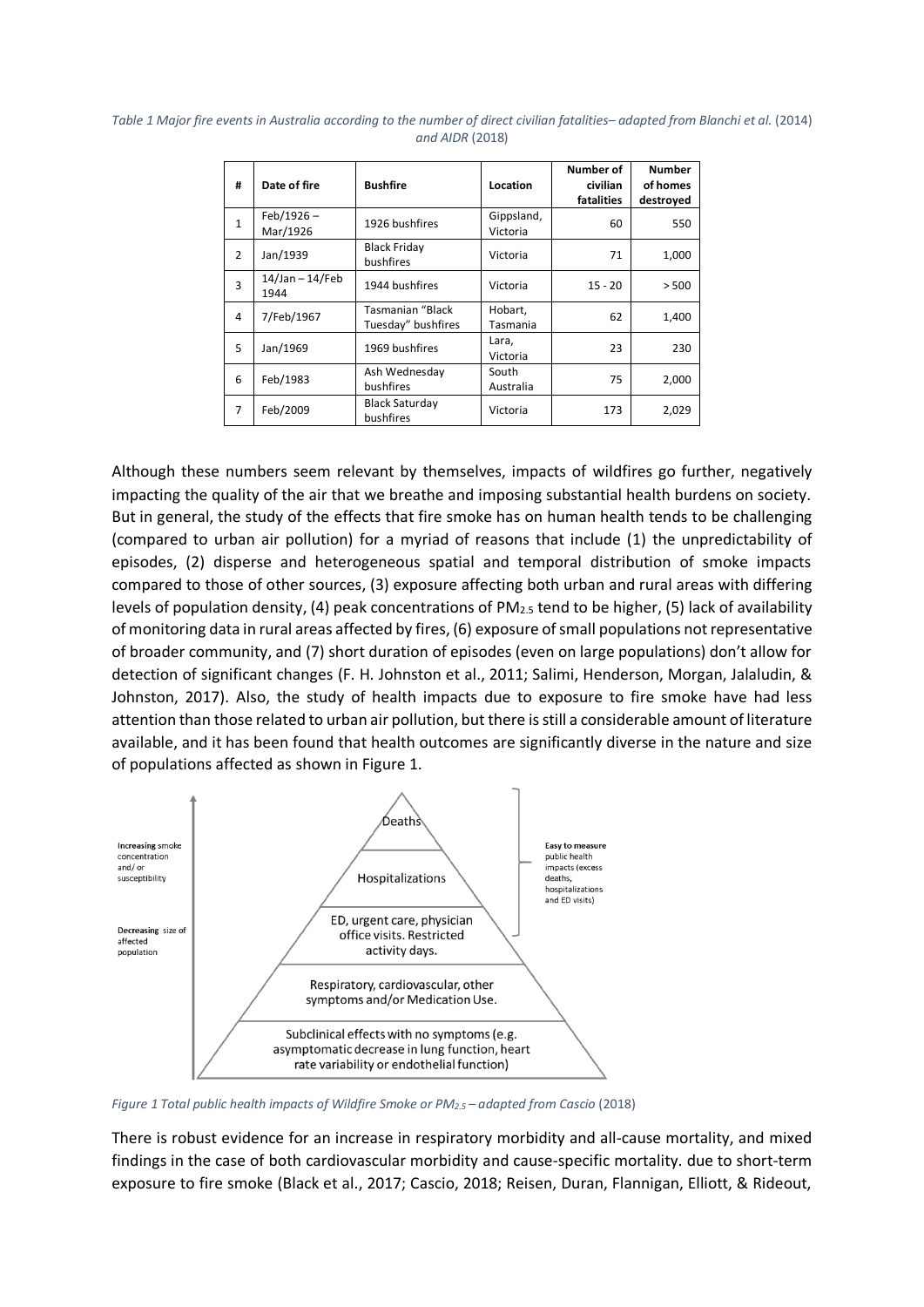2015; Youssouf et al., 2014). Exacerbation of respiratory health conditions is likely to be the most common immediate impact (Black et al., 2017). Long term health effects due to exposure to fire smoke should also be taken into account, as some studies have shown that a considerable amount of population may be exposed to an average annual increase of more than 0.75  $\mu$ g/m<sup>3</sup> of PM<sub>2.5</sub> (Cascio, 2018; Rappold, Reyes, Pouliot, Cascio, & Diaz-Sanchez, 2017), in which case public health impacts in terms of morbidity and mortality will likely be considerable.

Epidemiological studies following Australian bushfire smoke events have found positive associations for multiple effects, especially respiratory [\(Table 2\)](#page-4-0), while results for cardiovascular morbidity and mortality in general have been more variable. In 2010, Morgan et al. (2010) studied fires occurring in Sydney between 1994 and 2002 and found no consistency in associations between wildfire particulate matter (PM<sub>10</sub>) with cardiovascular admissions and mortality. Later in 2011, Johnston et al. (2011) analysed fires between 1997 and 2004 and found that smoke events could produce a 5% increase in non-accidental and cardiovascular mortality. Evidence regarding cardiovascular impacts has been strengthened, as Dennekamp et al. (2015) and Haikerwal et al. (2015) have found positive associations between exposure to smoke from the 2006-2007 wildfires in Victoria and out-of-hospital-cardiacarrest (OHCA) and ischaemic heart disease (IHD). Results seen in Australian studies are consistent with those done elsewhere, where evidence is robust and consistent around positive associations between fire smoke and respiratory morbidity, evidence is increasing regarding positive associations between smoke and respiratory infections and all-cause mortality, but there are still important gaps in research with respect to effects on cardiovascular morbidity, specific causes of mortality and other endpoints such as birth outcomes and mental health (Reid et al., 2016a).

<span id="page-4-0"></span>

| <b>Health outcome</b>                                                                                                                       | Place                                       | Year/Period/Episode                                              | Reference                                    |
|---------------------------------------------------------------------------------------------------------------------------------------------|---------------------------------------------|------------------------------------------------------------------|----------------------------------------------|
| Increased respiratory and cardiovascular emergency ambulance dispatches<br>(EAD)                                                            | Sydney<br>Greater<br>Metropolitan<br>Region | 2004-2015                                                        | (Salimi et al.,<br>2017)                     |
| Increased emergency department (ED) attendances for asthma                                                                                  | Victoria                                    | 1st Dec 2006 - 31st<br>Jan 2007                                  | (Haikerwal<br>et al., 2016)                  |
| Increased out-of-hospital cardiac arrest (OHCA)                                                                                             | Melbourne                                   | July 2006 - June2007                                             | (Dennekamp<br>et al., 2015)                  |
| Increased out-of-hospital cardiac arrest (OHCA) and ischaemic heart disease<br>(IHD)                                                        | Victoria                                    | 1st Dec 2006 - 31st<br>Jan 2007                                  | (Haikerwal<br>et al., 2015)                  |
| Increased non-accidental and cardiovascular mortality                                                                                       | Sydney                                      | January 1994 to June<br>2007                                     | (F. Johnston<br>et al., 2011)                |
| Increased ED attendances for all non-trauma conditions, respiratory<br>conditions, asthma, and chronic obstructive pulmonary disease (COPD) | Sydney                                      | 1996-2007                                                        | (F. H.<br>Johnston et<br>al., 2014)          |
| Increased admissions for respiratory infections for Indigenous people                                                                       | Darwin                                      | Fire seasons between<br>1996-2005 (1st April -<br>30th November) | (Hanigan,<br>Johnston, &<br>Morgan,<br>2008) |

*Table 2 Examples of positive associations between fire-smoke PM and health effects – Australian studies*

Similar to the effects of air pollution in general, certain population groups tend to be more vulnerable to these outcomes, such as pregnant women, the elderly, infants, smokers, firefighters, and people with pre-existing respiratory or cardiovascular conditions (Hughes & Alexander, 2017; Rappold et al., 2017; Youssouf et al., 2014). Australian indigenous people might also be affected more strongly than the rest of the population (Hanigan et al., 2008). Johnston et al. (2007) found effects to be higher in Indigenous people compared to the rest of the population: associations for COPD and asthma were more than double, and they appeared to have a higher risk of being admitted for cardio-respiratory effects. This likely being a reflection of how Indigenous people are at higher risk from environmental hazards like air pollution (F. H. Johnston et al., 2007). Some areas of Australia tend to be at higher risk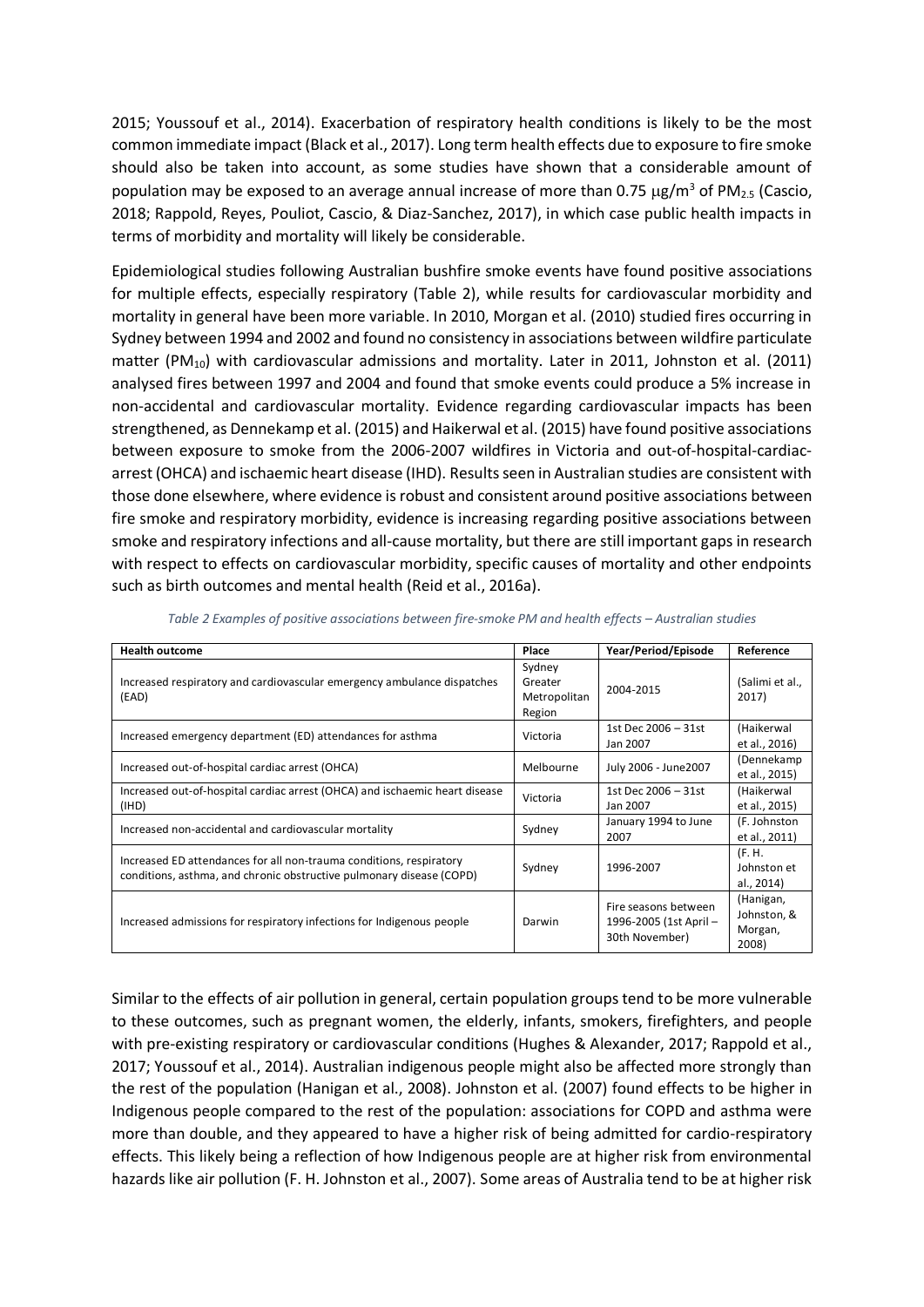of suffering bushfires and the largest effects will be experienced in high-density urban areas, where concentrated populations are potentially exposed to fire smoke.

#### **Heatwaves and health impacts in the Australian context**

Australians have been heavily impacted from extreme heat events throughout history. It is a country that is highly vulnerable to changing climatic conditions, and it is expected that the number of hot days, warm nights and heatwaves will increase by the end of the 21st century (Cowan et al., 2014), and Australian society will experience various types of impacts, such as:

- increased human morbidity and mortality (Cheng et al., 2018; Lindstrom, Nagalingam, & Newnham, 2013; McGregor et al., 2015; Mora, Dousset, et al., 2017; Tong, Wang, Yu, Chen, & Wang, 2014; Turner, Connell, & Tong, 2013; Wilson et al., 2013)
- increased risk for outdoor activities (Nairn & Fawcett, 2013)
- stress for people, animals and plants (Sherwood & Huber, 2010)
- increased bushfire risk (Cardil et al., 2014)
- damage to crop and vegetation (Wreford & Neil Adger, 2010)
- increased demand for resources (e.g. water, energy, etc.) (Zuo et al., 2015)
- stress on infrastructure such as roads and buildings (McEvoy, Ahmed, & Mullett, 2012)
- negative impacts in tourism (Nairn & Fawcett, 2013)

Heatwaves will be responsible, in the case of Australasia (Australia and New Zealand), for an estimated additional 217 (132 – 345) yearly deaths by the year 2030 and for 605 (434 – 980) by 2050 (WHO, 2014b). Although, these numbers may increase considerably when in the presence of an extreme heat event. For example, a major heat wave struck Europe during the summer of 2003, and was responsible for over 70,000 deaths (Robine et al., 2008). In Australia, the highest number of recorded deaths from natural hazards are attributable to heat waves, and even with their relative importance in terms of fatalities, these have not been studied with similar intensity as other natural hazards such as floods and storms (Coates, Haynes, O'Brien, McAneney, & De Oliveira, 2014; Lee, 2014). Only 11 events (out of 350) are responsible for more than 30% of all recorded heat wave-related deaths for the period 1844-2011 [\(Table 3\)](#page-5-0). Victoria, New South Wales and South Australia have the highest number of fatalities, with most of these occurring during summer months.

<span id="page-5-0"></span>

| #              | Date of event             | Area affected         | <b>Total heat-</b><br>associated deaths |
|----------------|---------------------------|-----------------------|-----------------------------------------|
| 1              | January-February 1879     | NSW, Vic              | 22                                      |
| $\overline{2}$ | October 1895-January 1896 | WA, SA, Vic, Qld, NSW | 435                                     |
| 3              | January 1906              | NSW, SA               | 28                                      |
| 4              | January 1908              | Vic, SA, NSW          | 213                                     |
| 5              | January 1939              | Vic, SA, NSW          | 420                                     |
| 6              | January 1940              | Qld, NSW              | 65                                      |
| 7              | February 1955             | Perth (WA)            | 30                                      |
| 8              | January-February 1959     | Melbourne (Vic)       | 145                                     |
| 9              | January 1960              | Greater Sydney (NSW)  | 25                                      |
| 10             | January 2000              | Southeast Qld         | 22                                      |
| 11             | January-February 2009     | Vic, SA               | 432                                     |
|                |                           | <b>TOTAL deaths</b>   | 1,837                                   |

*Table 3 Significant heat events in Australia, 1844-2011* (Coates et al., 2014)

It is probable that many earlier studies underestimated the real impact of heat waves on Australians, as only uncommon but specific heat-related diseases such as heat stroke, were attributed to the heat event (Coates et al., 2014). However epidemiological studies increasingly use statistical methods to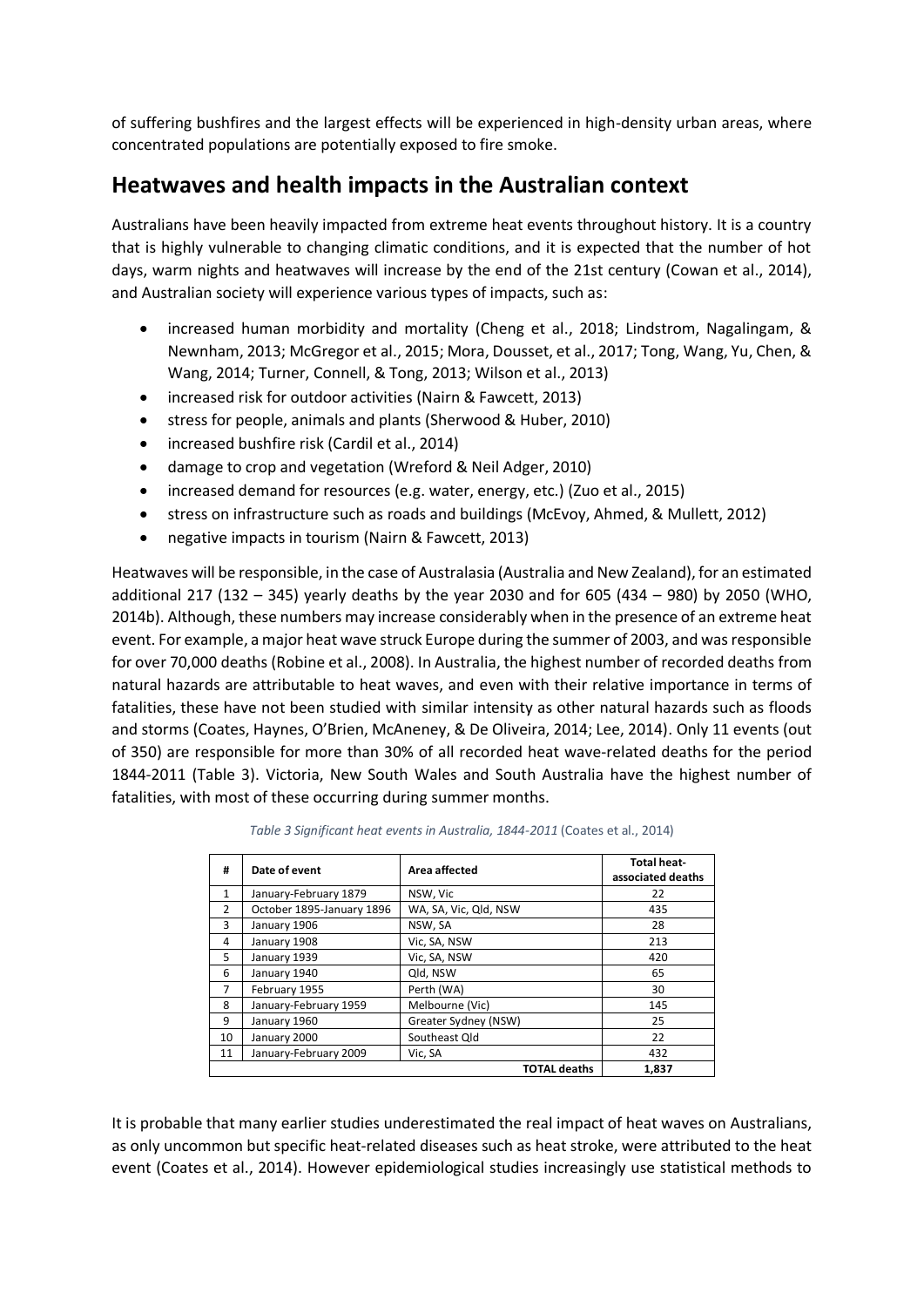attribute excess hospital admissions, regardless of the specific medical diagnosis, to specific events such as heatwaves, and the pathophysiological processes that lead from elevated body temperature to death through direct toxicity and exacerbations of cardiovascular, renal and metabolic conditions are well characterised (Mora, Counsell, Bielecki, & Louis, 2017).

Australian regions are prone to high temperatures, hot summer and extreme heat, and the association of these conditions with adverse health impacts have been well studied (Bi et al., 2011), with a more intense focus on mortality rather than morbidity effects (Dalip, Phillips, Jelinek, & Weiland, 2015; Loughnan, Nicholls, & Tapper, 2010), and with less available studies for the southern hemisphere including Australia (Loughnan et al., 2010). Health impacts include dehydration, heat strokes, cardiovascular morbidity effects, renal diseases and death. Recent studies [\(Table 4\)](#page-6-0) have addressed the associations between heat events and multiple health effects in various cities around Australia and have found increased adverse health effects that range from increased use of health services to increased total mortality.

<span id="page-6-0"></span>

| <b>Health outcome</b>                                                                                                                                                                         | Place                             | Year/Period/Episode                                             | Reference                                                            |
|-----------------------------------------------------------------------------------------------------------------------------------------------------------------------------------------------|-----------------------------------|-----------------------------------------------------------------|----------------------------------------------------------------------|
| Increased health service utilisation                                                                                                                                                          | New South<br>Wales                | 2005-2015                                                       | (Jegasothy,<br>McGuire.<br>Nairn.<br>Fawcett, &<br>Scalley,<br>2017) |
| Increased mortality in the elderly                                                                                                                                                            | Brisbane,<br>Melbourne,<br>Sydney | 1988-2009                                                       | (Tong et al.,<br>2015)                                               |
| Increased emergency department visits                                                                                                                                                         | <b>Brisbane</b>                   | Summer seasons<br>(December to<br>February) from 2000-<br>2012  | (Toloo, Yu,<br>Aitken,<br>FitzGerald, &<br>Tong, 2014)               |
| Increased emergency hospital admissions for renal diseases in children (0-<br>14 yrs.)                                                                                                        | <b>Brisbane</b>                   | 1st Jan 1996 to 31st<br>Dec 2005                                | (Wang et al.,<br>2014)                                               |
| Increased all-cause, cardiovascular and respiratory mortality and hospital<br>admissions for heat related injuries, dehydration, and other fluid disorders                                    | Sydney                            | Mortality (1997-2007)<br>Hospital admissions<br>$(1997 - 2010)$ | (Wilson et<br>al., 2013)                                             |
| Significantly increased total hospital admissions, emergency department<br>presentations, general medical admissions, and rise in number of deaths                                            | Melbourne                         | 2009 heatwave<br>(Jan/Feb 2009)                                 | (Lindstrom<br>et al., 2013)                                          |
| Increased daily mortality, total emergency department presentations, renal-<br>related emergency department presentations                                                                     | Perth                             | 1994-2008                                                       | (Williams et<br>al., 2012)                                           |
| Increased ambulance call-outs, renal morbidity for elders, heat-related<br>admissions, ischaemic heart disease in the 15-64 age group, total mortality<br>particularly in the 15-64 age group | Adelaide                          | Summers of 2008 and<br>2009                                     | (Nitschke et<br>al., 2011)                                           |

*Table 4 Examples of positive associations between heat waves and health effects – Australian studies*

The very young, the elderly (especially those 75+), and people with pre-existing medical conditions are especially vulnerable, and more socially advantaged groups (In terms of socioeconomic status) tend to have lower impacts (Cheng et al., 2018; Coates et al., 2014; Dalip et al., 2015; Xiao et al., 2017). Other population characteristics such as living in urban or rural areas (Jegasothy et al., 2017), gender (Xiao et al., 2017) and geographical location (Tong et al., 2014), may define the level of vulnerability and adaptability that exists towards heat-related health impacts. Cowan et al. (2014) estimate that changes in frequency and duration of heat events will affect mainly northern tropical regions of Australia, whilst higher maximum temperatures will be felt in southern Australia.

## **Wildfire and heatwaves: relative and combined effects**

Severe fire and heat events have been recorded and will likely increase in the future, producing important environmental, social and economic consequences (Bowman et al., 2017). For Australia,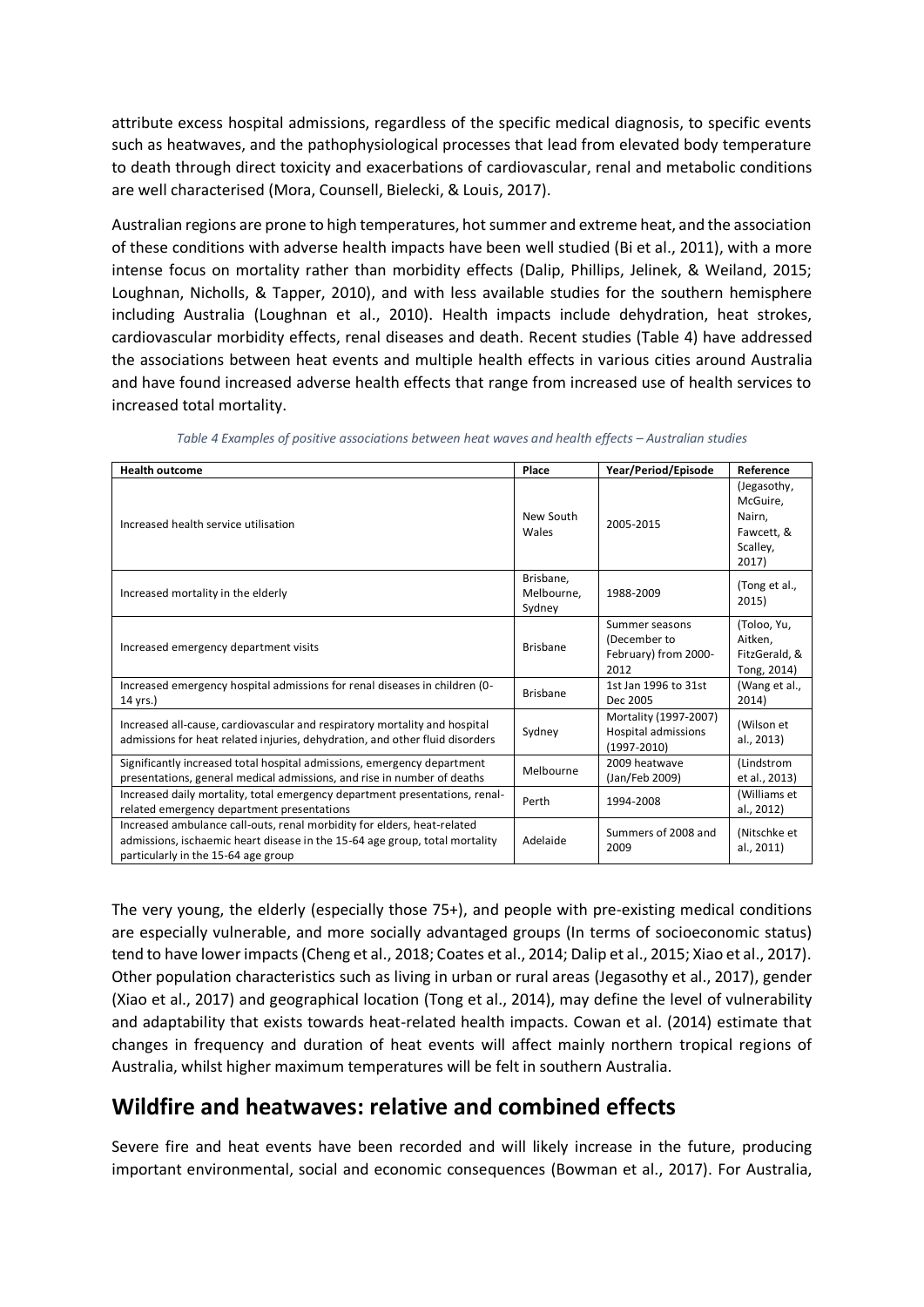2017 was its third hottest year on record, including highest historical maximum temperatures during winter and very low rainfall, shaping a perfect scenario for heat-related extreme weather events such as wildfire and heatwaves to develop (Steffen, Rice, & Alexander, 2018).

Heatwaves and wildfires were responsible for more than 65% of the 8,256 direct fatalities attributed to natural hazards in Australia for the period between 1900 and 2011 [\(Figure 2\)](#page-7-0). Heatwaves alone accounted for more fatalities than all other natural hazards (> 50% of deaths), while wildfires were responsible for more than 10% of these deaths (Coates et al., 2014), with most wildfire fatalities (> 65%) concentrated in the State of Victoria (Blanchi et al., 2014). As we discuss above in the case of wildfires though, it is highly likely that the size of these impacts would increase considerably if indirect deaths caused by exposure to fire smoke were included. Increases in air pollution can have a large public health impact if large populations are affected. For example, Horsley et al. (2018) estimated that 183 days of exposure to landscape fire smoke were responsible for 197 premature deaths, 436 cardiovascular hospitalisations and 787 respiratory hospitalisations in a period of 13 years (2001-2013) in Sydney alone. This represents almost 23% of all direct fatalities recorded for Australia in a 111-year period.



<span id="page-7-0"></span>*Figure 2 Total fatalities from bushfires and extreme heat compared with other Australian natural hazards between 1900 and 2011 – adapted from Coates et al.* (2014)

As mentioned earlier, days of high temperature (heat events) have a strong influence on increasing the likelihood of large wildfires, especially when combined with high wind. Conditions for fires become highly favourable, and as moisture content decreases the probability for ignition increases, and fires can burn more intensely and rapidly (Cardil et al., 2014). Additionally, there may even be interactions in mortality effects produced by exposure to heatwaves and fire smoke (Katsouyanni et al., 1993; Shaposhnikov et al., 2014). In 1987, a major heat wave impacted Greece, and high levels of smoke and ozone were present during the same period. Katsouyanni et al. (1993) found statistically significant interactions between high temperatures (> 30 °C) and sulphur dioxide (SO<sub>2</sub>), and statistically suggestive interactions for ozone and smoke with high temperatures. In 2010, Moscow experienced a disastrous heat wave with high levels of air pollution simultaneously, with 44 days of continuous heat during major heat event and PM10 exceeding 300  $\mu$ g/m<sup>3</sup> on multiple days. During this period, there was an estimated near 11,000 excess deaths, almost doubling the expected 300 deaths per day during this period (Shaposhnikov et al., 2014). According to the authors, the interactions between pollution from fire smoke and high temperatures were responsible for more than 2,000 of these deaths.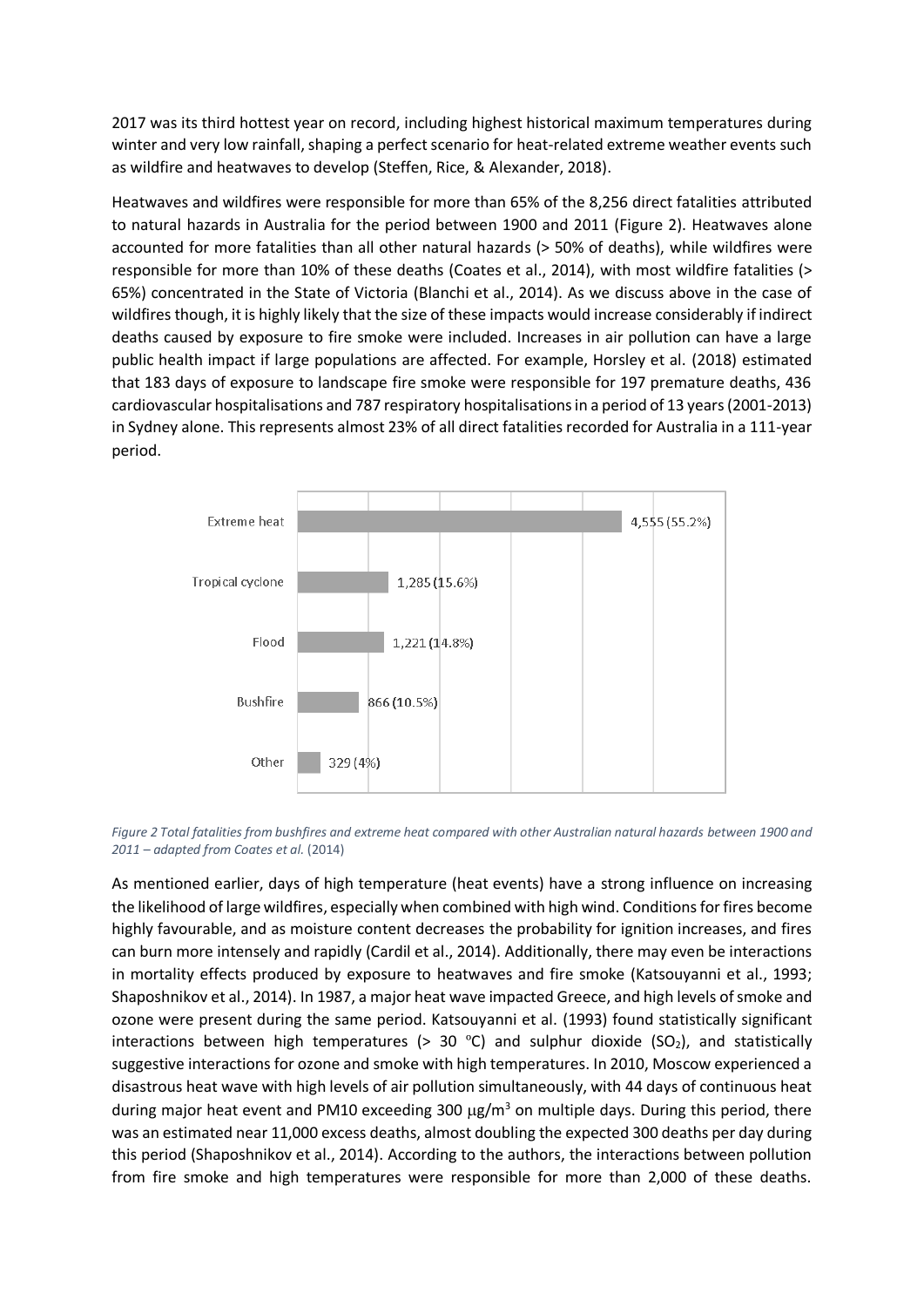Different studies have been undertaken in Australian cities, and there is suggestion for a synergistic effect between high temperature and air pollution ( $PM_{10}$ ,  $SO_2$ , and ozone) and that this impact (excess mortality) is additional to that of the sum of effects from each exposure variable (Green, 2018).

Furthermore, there are few studies that relate the effects of occupational exposure (e.g. firefighters) to fire smoke (Adetona et al., 2016). These type of professionals, are part of the population segments that are particularly more vulnerable to health effects associated with fire smoke exposure (Youssouf et al., 2014). The exposure to smoke that firefighters experience is very different to that of the rest of the population, they work very close to the actual sources of emission, and are exposed to high concentration levels of particulate matter and other pollutants (Adetona et al., 2016). Some of the effects experienced by firefighters include the increase of pulmonary and systemic inflammation and a decrease in lung function (Youssouf et al., 2014). A study carried on in Australia, assessed exposure of firefighters to smoke during prescribed burns and wildfires, and found that a considerable proportion of the firefighters had high to very high levels of exposure, and this would result in an increased likelihood of having acute and chronic health effects (Reisen, Hansen, & Meyer, 2011).

It is very likely that the total public health impacts of fire smoke exposure have consistently been underestimated. There appears to an opportunity and need to adequately assess the effects produced by a conjoined exposure to fire smoke and heatwaves, particularly for emergency personnel, as the synergistic impacts might be higher than the sum of its parts. Also, it seems relevant to consider impacts due to occupational exposure and find ways in which this could be reduced.

## **Adaptation to heat-related extreme weather events**

As climate change shapes the future of Australia with increasing heat-related extreme weather events, there will be a higher demand for resources, capacities and planning that should be available to approach these issues. There is an urgent need to act regarding future potential natural hazards produced by climate change (Steffen et al., 2018). Wildfires and heatwaves will become a norm for Australian society, and it is necessary that authorities and decision makers focus adequate amount and type of resources on reducing risks (Clayton, Mylek, Schirmer, Cary, & Dovers, 2014; Cleland, Proud, Spinks, & Wasiak, 2011; Nairn & Fawcett, 2013). Actions such as increasing effectiveness of communication channels and levels with the community (Fish et al., 2017), education programs aimed at changing behaviour (Richardson, Champ, & Loomis, 2012; Walker & Salt, 2006), improving emergency response, and incorporating wildfire and heat wave events into the planning and management of our built environment and social processes are necessary to improving the adaptive capacity that systems will have in an ever-changing environment (Tong et al., 2014). Resources must be focused on increasing adaptation to climate change, improving and increasing preparedness for bushfire disasters (F. H. Johnston, 2009) and extreme heat events, including improvement of public health services, identification of vulnerable sectors and population groups, and development of early warning systems (Lowe et al., 2016; Smith et al., 2014).

## **Conclusions**

As global warming imposes important changes in climate and weather, with increasing temperatures and levels of drought, Australians will experience a higher risk of suffering from extreme wildfires and intense heatwaves. The many impacts will probably be distributed unequally throughout society. Infants, the elderly, labourers, people with pre-existing conditions, lower socioeconomic status, or belonging to indigenous groups may be at higher risk of suffering from smoke and heat-related illnesses while those living at the urban-rural interface are at higher risk of being direct affected wildfires. Geographically, population exposure and density differ around Australia, and studies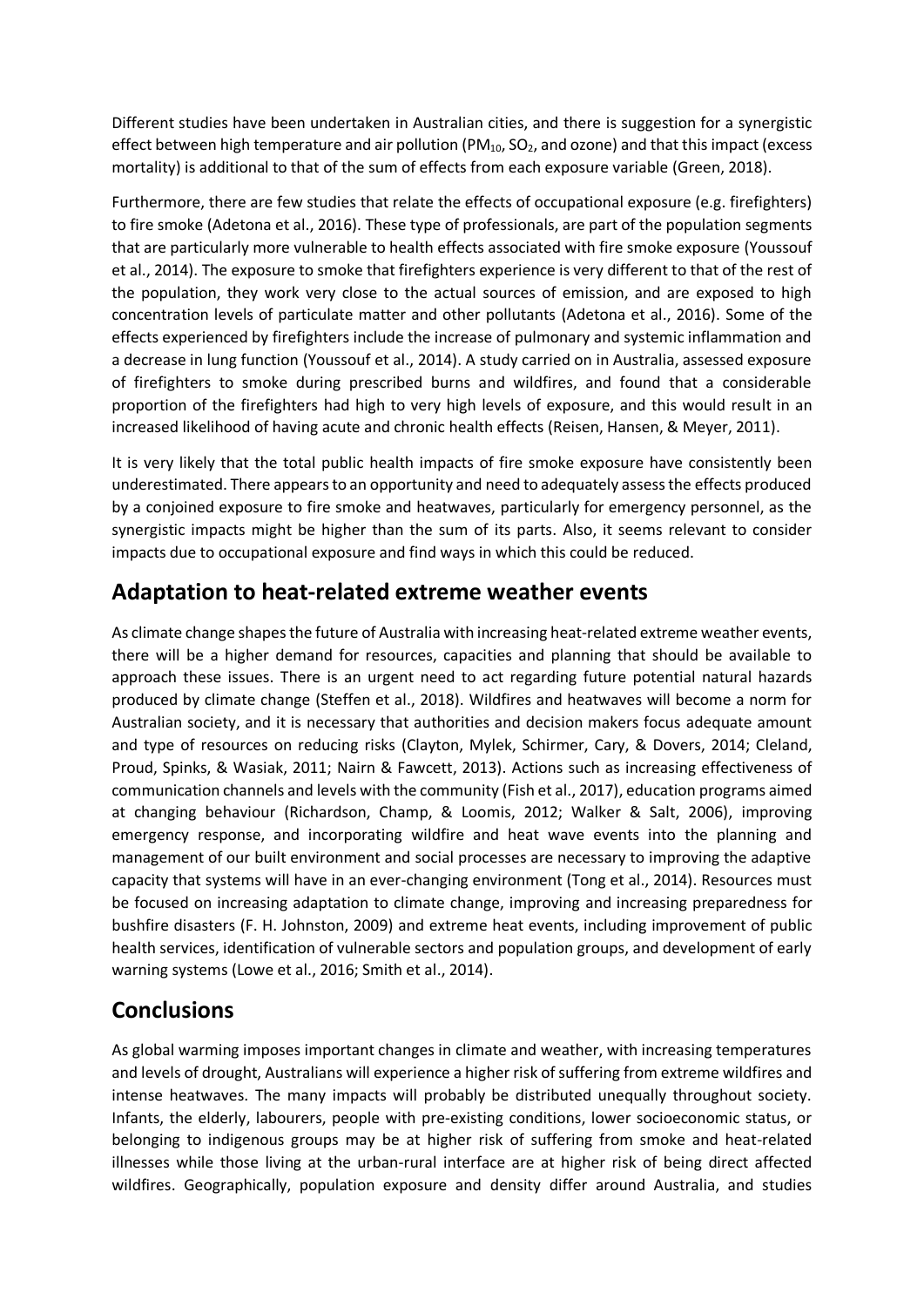suggest that the Southeast of Australia has higher risk of mortality and disease from wildfire and smoke-related impacts while South Australia presents the highest heat-related mortality rates, although most fatalities have concentrated in Victoria, NSW and South Australia. There are some important aspects that have had relatively limited consideration, such as the possible synergistic adverse health impacts of simultaneous exposure to fire smoke and heatwaves, and the more extreme personal exposures of professionals who work outside during heat waves and bushfire air pollution events. Necessary steps should be taken at federal, state, and local levels to ensure safety of communities and minimise the loss of resources, lives and wellbeing, especially focussing on the sectors of society that are more vulnerable due to their physical locations, social and economic disadvantage, or higher risk occupational groups.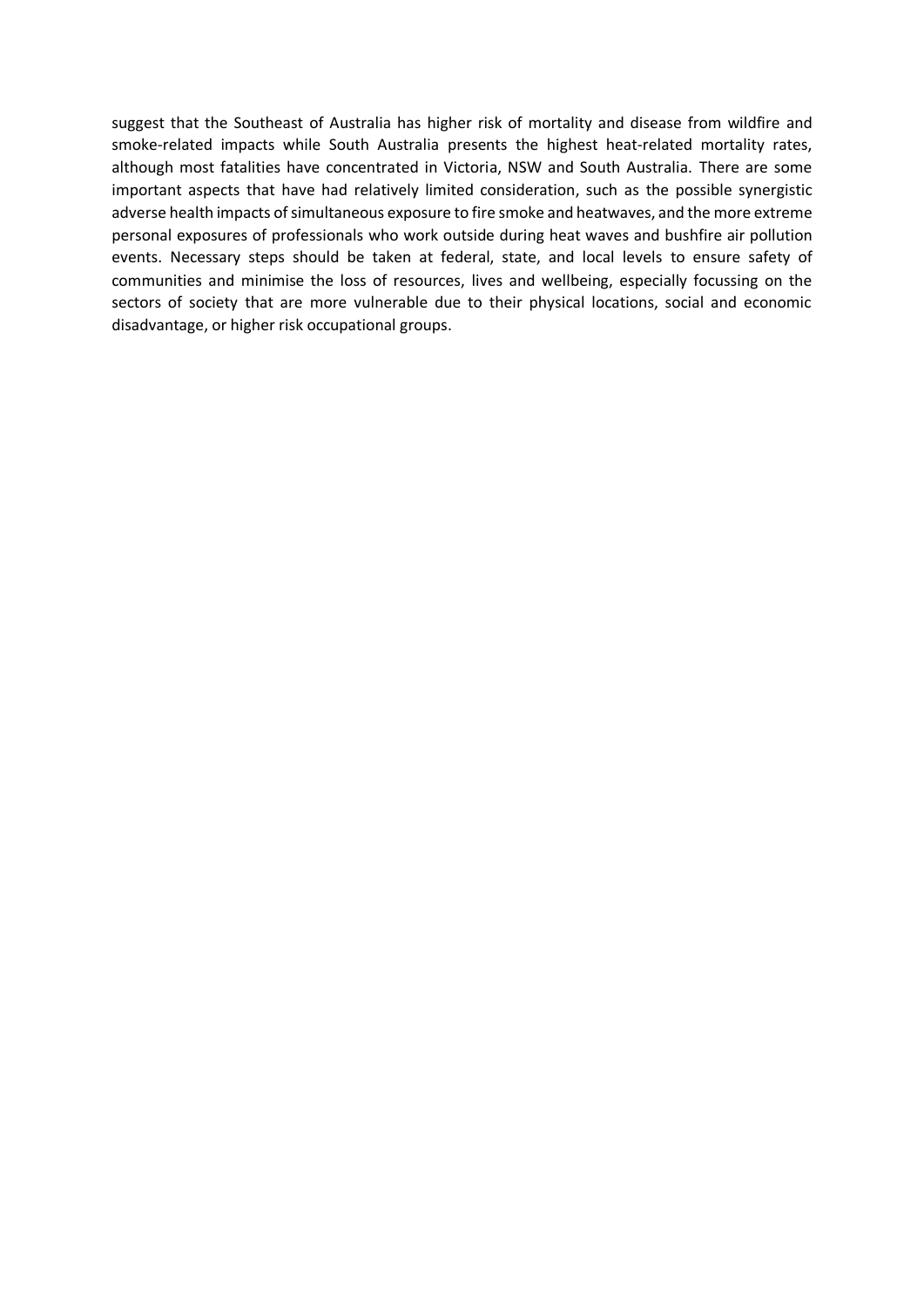#### **References**

- Adetona, O., Reinhardt, T. E., Domitrovich, J., Broyles, G., Adetona, A. M., Kleinman, M. T., … Naeher, L. P. (2016). Review of the health effects of wildland fire smoke on wildland firefighters and the public. *Inhalation Toxicology*. https://doi.org/10.3109/08958378.2016.1145771
- AIDR. (2018). Australian Disaster Resilience Knowledge Hub: Disasters, Fire Bushfire. Melbourne: Australian Institute for Disaster Resilience. Retrieved from https://knowledge.aidr.org.au/search?keywords=&collection=1316&categories=Fire - Bushfire&from=&to=&region=&type=&page=1&results=100
- Ashe, B., McAneney, K. J., & Pitman, A. J. (2009). Total cost of fire in Australia. *Journal of Risk Research*. https://doi.org/10.1080/13669870802648528
- Bi, P., Williams, S., Loughnan, M., Lloyd, G., Hansen, A., Kjellstrom, T., … Saniotis, A. (2011). The effects of extreme heat on human mortality and morbidity in Australia: implications for public health. *Asia-Pacific Journal of Public Health / Asia-Pacific Academic Consortium for Public Health*. https://doi.org/10.1177/1010539510391644
- Black, C., Tesfaigzi, Y., Bassein, J. A., & Miller, L. A. (2017). Wildfire smoke exposure and human health: Significant gaps in research for a growing public health issue. *Environmental Toxicology and Pharmacology*, *55*, 186–195. https://doi.org/10.1016/J.ETAP.2017.08.022
- Blanchi, R., Leonard, J., Haynes, K., Opie, K., James, M., & Oliveira, F. D. de. (2014). Environmental circumstances surrounding bushfire fatalities in Australia 1901-2011. *Environmental Science and Policy*. https://doi.org/10.1016/j.envsci.2013.09.013
- Bowman, D. M. J. S., Williamson, G. J., Abatzoglou, J. T., Kolden, C. A., Cochrane, M. A., & Smith, A. M. S. (2017). Human exposure and sensitivity to globally extreme wildfire events. *Nature Ecology & Evolution*, *1*(58), 1–6. https://doi.org/10.1038/s41559-016-0058
- Cameron, P. A., Mitra, B., Fitzgerald, M., Scheinkestel, C. D., Stripp, A., Batey, C., … Cleland, H. (2009). Black Saturday: The immediate impact of the February 2009 bushfires in Victoria, Australia. *Medical Journal of Australia*. https://doi.org/cam10194\_fm [pii]
- Cardil, A., Salis, M., Spano, D., Delogu, G., & Terrén, D. M. (2014). Large wildland fires and extreme temperatures in Sardinia (Italy). *IForest*. https://doi.org/10.3832/ifor1090-007
- Cascio, W. E. (2018). Wildland fire smoke and human health. *Science of the Total Environment*. https://doi.org/10.1016/j.scitotenv.2017.12.086
- Cheng, J., Xu, Z., Bambrick, H., Su, H., Tong, S., & Hu, W. (2018). Heatwave and elderly mortality: An evaluation of death burden and health costs considering short-term mortality displacement. *Environment International*. https://doi.org/10.1016/j.envint.2018.03.041
- Clayton, H., Mylek, M. R., Schirmer, J., Cary, G. J., & Dovers, S. R. (2014). Exploring the use of economic evaluation in Australian wildland fire management decision-making. *International Journal of Wildland Fire*. https://doi.org/10.1071/WF13140
- Cleland, H. J., Proud, D., Spinks, A., & Wasiak, J. (2011). Multidisciplinary team response to a mass burn casualty event: Outcomes and implications. *Medical Journal of Australia*. https://doi.org/cle11078\_fm [pii]
- Coates, L., Haynes, K., O'Brien, J., McAneney, J., & De Oliveira, F. D. (2014). Exploring 167 years of vulnerability: An examination of extreme heat events in Australia 1844-2010. *Environmental Science and Policy*. https://doi.org/10.1016/j.envsci.2014.05.003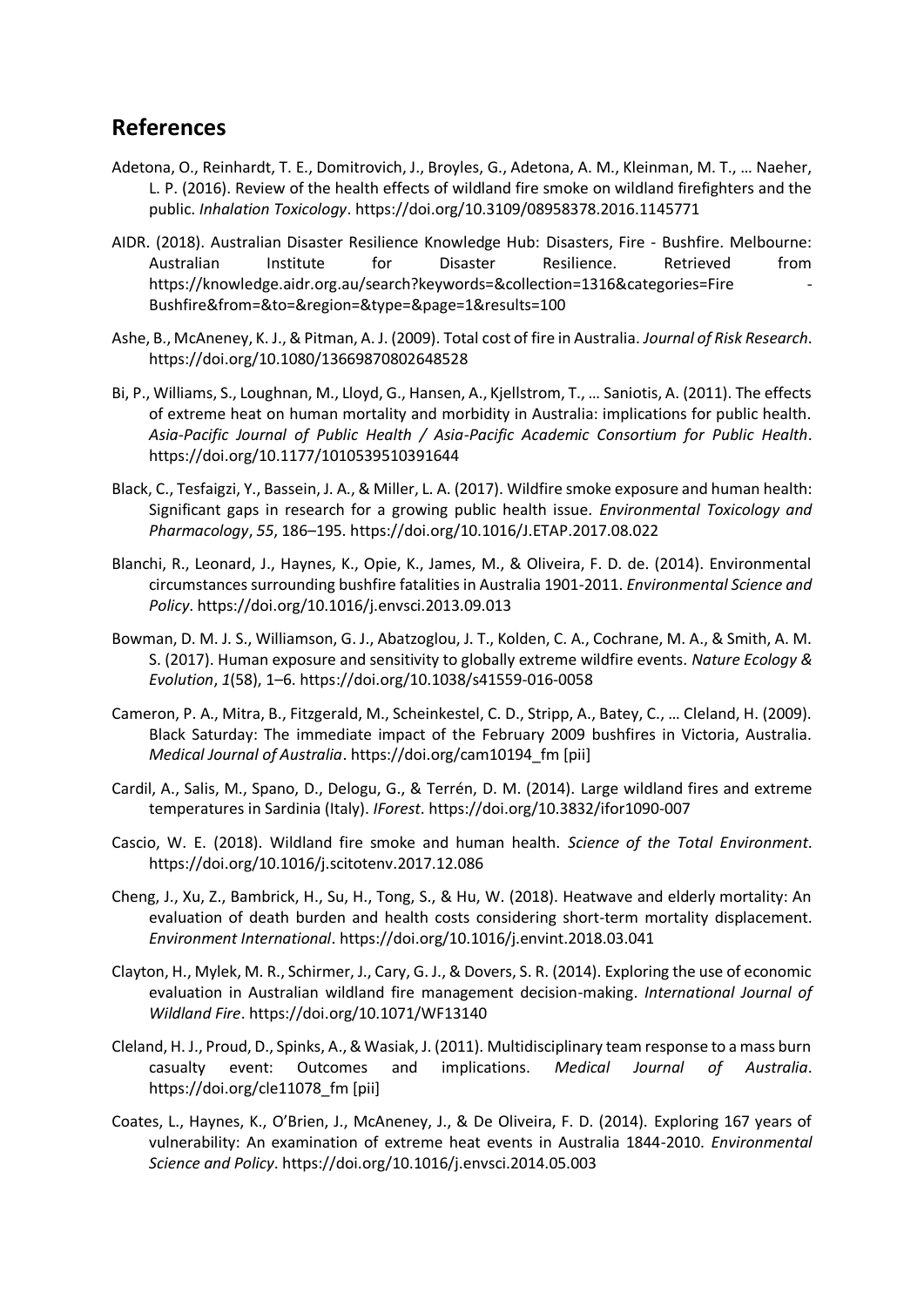- Cowan, T., Purich, A., Perkins, S., Pezza, A., Boschat, G., & Sadler, K. (2014). More frequent, longer, and hotter heat waves for Australia in the Twenty-First Century. *Journal of Climate*. https://doi.org/10.1175/JCLI-D-14-00092.1
- Dalip, J., Phillips, G. A., Jelinek, G. A., & Weiland, T. J. (2015). Can the elderly handle the heat? a retrospective case-control study of the impact of heat waves on older patients attending an inner city Australian emergency department. *Asia-Pacific Journal of Public Health*. https://doi.org/10.1177/1010539512466428
- Dennekamp, M., Straney, L. D., Erbas, B., Abramson, M. J., Keywood, M., Smith, K., … Tonkin, A. M. (2015). Forest fire smoke exposures and out-of-hospital cardiac arrests in Melbourne, Australia: A case-crossover study. *Environmental Health Perspectives*. https://doi.org/10.1289/ehp.1408436
- Duran, S. (2014). Evidence Review : Wildfire smoke and public health risk. Vancouver, British Columbia: BC Centre for Disease Control. Retrieved from http://www.bccdc.ca/resourcegallery/Documents/Guidelines and Forms/Guidelines and Manuals/Health-Environment/WFSG\_EvidenceReview\_WildfireSmoke\_FINAL\_v3\_edstrs.pdf
- Fish, J. A., Peters, M. D. J., Ramsey, I., Sharplin, G., Corsini, N., & Eckert, M. (2017). Effectiveness of public health messaging and communication channels during smoke events: A rapid systematic review. *Journal of Environmental Management*. https://doi.org/10.1016/j.jenvman.2017.02.012
- Ford, B., Val Martin, M., Zelasky, S. E., Fischer, E. V, Anenberg, S. C., Heald, C. L., & Pierce, J. R. (2018). Future Fire Impacts on Smoke Concentrations, Visibility, and Health in the Contiguous United States. *GeoHealth*, *0*(0). https://doi.org/10.1029/2018GH000144
- Gibbs, L., Waters, E., Bryant, R. A., Pattison, P., Lusher, D., Harms, L., … Forbes, D. (2013). Beyond Bushfires: Community, Resilience and Recovery - A longitudinal mixed method study of the medium to long term impacts of bushfires on mental health and social connectedness. *BMC Public Health*. https://doi.org/10.1186/1471-2458-13-1036
- Green, A. D. and D. (2018). Climate change, air pollution and human health in Sydney, Australia: A review of the literature. *Environmental Research Letters*, *13*(5), 53003. Retrieved from http://stacks.iop.org/1748-9326/13/i=5/a=053003
- Haikerwal, A., Akram, M., Monaco, A. Del, Smith, K., Sim, M. R., Meyer, M., … Dennekamp, M. (2015). Impact of fine particulate matter (PM2.5) exposure during wildfires on cardiovascular health outcomes. *Journal of the American Heart Association*. https://doi.org/10.1161/JAHA.114.001653
- Haikerwal, A., Akram, M., Sim, M. R., Meyer, M., Abramson, M. J., & Dennekamp, M. (2016). Fine particulate matter (PM2.5) exposure during a prolonged wildfire period and emergency department visits for asthma. *Respirology*. https://doi.org/10.1111/resp.12613
- Hanigan, I. C., Johnston, F. H., & Morgan, G. G. (2008). Vegetation fire smoke, indigenous status and cardio-respiratory hospital admissions in Darwin, Australia, 1996-2005: A time-series study. *Environmental Health: A Global Access Science Source*. https://doi.org/10.1186/1476-069X-7-42
- Haynes, K., Handmer, J., McAneney, J., Tibbits, A., & Coates, L. (2010). Australian bushfire fatalities 1900-2008: exploring trends in relation to the "Prepare, stay and defend or leave early" policy. *Environmental Science and Policy*. https://doi.org/10.1016/j.envsci.2010.03.002
- Horsley, J. A., Broome, R. A., Johnston, F. H., Cope, M., & Morgan, G. G. (2018). Health burden associated with fire smoke in Sydney, 2001-2013. *The Medical Journal of Australia*, *208*(7), 309– 310.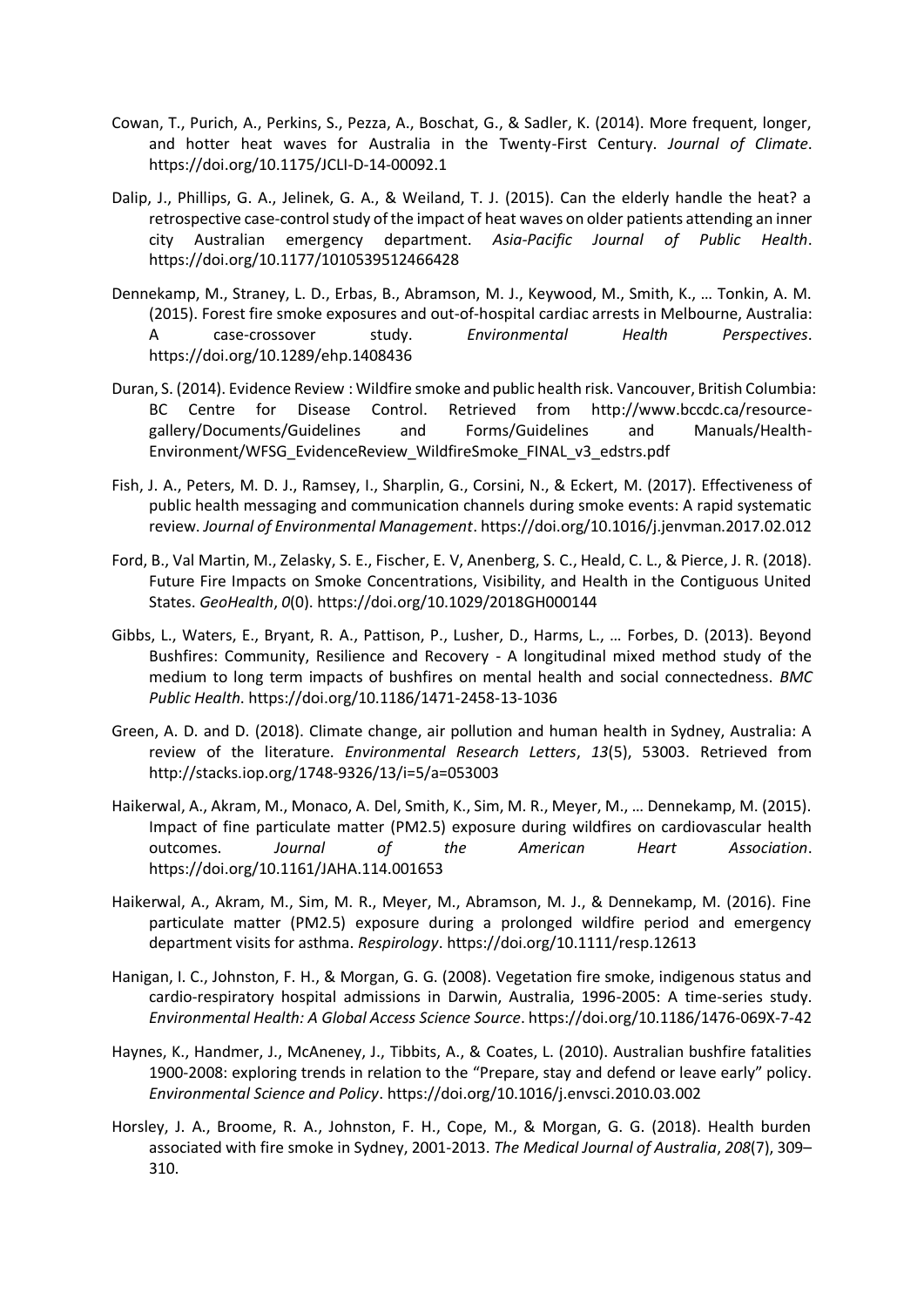- Hughes, L., & Alexander, D. (2017). Climate change and the Victorian bushfire threat: update 2017. Sydney: Climate Council of Australia.
- Hyde, J. C., Yedinak, K. M., Talhelm, A. F., Smith, A. M. S., Bowman, D. M. J. S., Johnston, F. H., … Tinkham, W. T. (2017). Air quality policy and fire management responses addressing smoke from wildland fires in the United States and Australia. *International Journal of Wildland Fire*, *26*(5), 347–363. Retrieved from https://doi.org/10.1071/WF16154
- Jegasothy, E., McGuire, R., Nairn, J., Fawcett, R., & Scalley, B. (2017). Extreme climatic conditions and health service utilisation across rural and metropolitan New South Wales. *International Journal of Biometeorology*. https://doi.org/10.1007/s00484-017-1313-5
- Johnston, F. H. (2009). Bushfires and human health in a changing environment. *Australian Family Physician*.
- Johnston, F. H., Bailie, R. S., Pilotto, L. S., & Hanigan, I. C. (2007). Ambient biomass smoke and cardiorespiratory hospital admissions in Darwin, Australia. *BMC Public Health*. https://doi.org/10.1186/1471-2458-7-240
- Johnston, F. H., Hanigan, I. C., Henderson, S. B., Morgan, G. G., Portner, T., Williamson, G. J., & Bowman, D. M. J. S. (2011). Creating an Integrated Historical Record of Extreme Particulate Air Pollution Events in Australian Cities from 1994 to 2007. *Journal of the Air and Waste Management Association*. https://doi.org/10.3155/1047-3289.61.4.390
- Johnston, F. H., Henderson, S. B., Chen, Y., Randerson, J. T., Marlier, M., DeFries, R. S., … Brauer, M. (2012). Estimated Global Mortality Attributable to Smoke from Landscape Fires. *Environ Health Perspect*, *120*(5), 695–701. https://doi.org/10.1289/ehp.1104422
- Johnston, F. H., Purdie, S., Jalaludin, B., Martin, K. L., Henderson, S. B., & Morgan, G. G. (2014). Air pollution events from forest fires and emergency department attendances in Sydney, Australia 1996-2007: A case-crossover analysis. *Environmental Health: A Global Access Science Source*. https://doi.org/10.1186/1476-069X-13-105
- Johnston, F., Hanigan, I., Henderson, S., Morgan, G., & Bowman, D. (2011). Extreme air pollution events from bushfires and dust storms and their association with mortality in Sydney, Australia 1994-2007. *Environmental Research*. https://doi.org/10.1016/j.envres.2011.05.007
- Katsouyanni, K., Pantazopoulou, A., Touloumi, G., Tselepidaki, L., Moustris, K., Asimakopoulos, D., … Trichopoulos, D. (1993). Evidence for interaction between air pollution and high temperature in the causation of excess mortality. *Archives of Environmental Health*. https://doi.org/10.1080/00039896.1993.9940365
- Kochi, I., Donovan, G. H., Champ, P. A., & Loomis, J. B. (2010). The economic cost of adverse health effects from wildfire-smoke exposure : a review. *International Journal of Wildland Fire*, *19*, 803– 817. Retrieved from http://dx.doi.org/10.1071/WF09077
- Larsen, A. E., Reich, B. J., Ruminski, M., & Rappold, A. G. (2018). Impacts of fire smoke plumes on regional air quality, 2006-2013. *Journal of Exposure Science and Environmental Epidemiology*. https://doi.org/10.1038/s41370-017-0013-x
- Lee, W. V. (2014). Historical global analysis of occurrences and human casualty of extreme temperature events (ETEs). *Natural Hazards*. https://doi.org/10.1007/s11069-013-0884-7
- Lim, S. S., Vos, T., Flaxman, A. D., Danaei, G., Shibuya, K., Adair-Rohani, H., … Ezzati, M. (2012). A comparative risk assessment of burden of disease and injury attributable to 67 risk factors and risk factor clusters in 21 regions, 1990-2010: A systematic analysis for the Global Burden of Disease Study 2010. *The Lancet*. https://doi.org/10.1016/S0140-6736(12)61766-8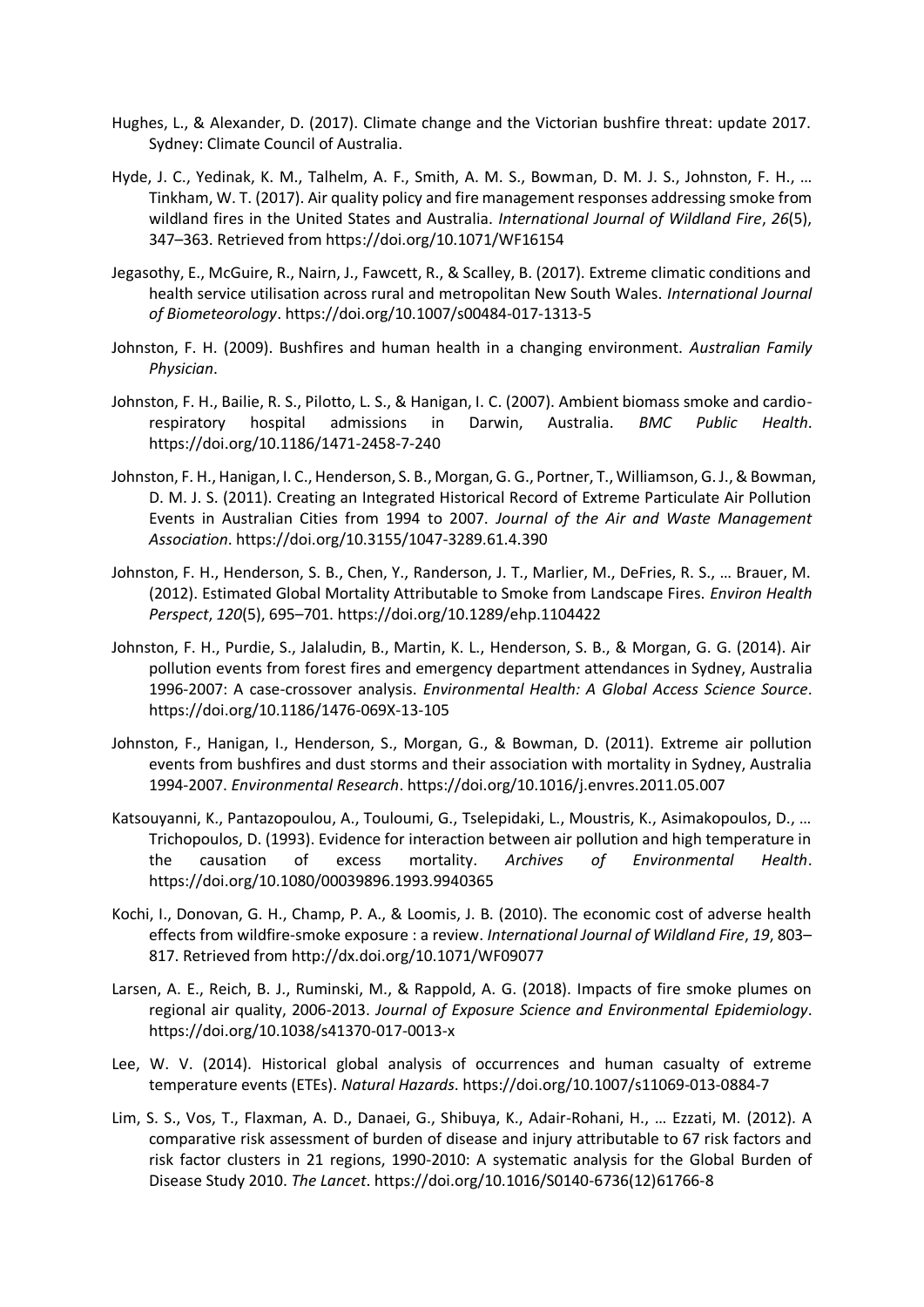- Lindstrom, S. J., Nagalingam, V., & Newnham, H. H. (2013). Impact of the 2009 Melbourne heatwave on a major public hospital. *Internal Medicine Journal*. https://doi.org/10.1111/imj.12275
- Liu, J. C., Pereira, G., Uhl, S. A., Bravo, M. A., & Bell, M. L. (2015). A systematic review of the physical health impacts from non-occupational exposure to wildfire smoke. *Environmental Research*. https://doi.org/10.1016/j.envres.2014.10.015
- Loughnan, M. E., Nicholls, N., & Tapper, N. J. (2010). The effects of summer temperature, age and socioeconomic circumstance on Acute Myocardial Infarction admissions in Melbourne, Australia. *International Journal of Health Geographics*. https://doi.org/10.1186/1476-072X-9-41
- Lowe, R., García-Díez, M., Ballester, J., Creswick, J., Robine, J. M., Herrmann, F. R., & Rodó, X. (2016). Evaluation of an early-warning system for heat wave-related mortality in Europe: Implications for sub-seasonal to seasonal forecasting and climate services. *International Journal of Environmental Research and Public Health*. https://doi.org/10.3390/ijerph13020206
- McEvoy, D., Ahmed, I., & Mullett, J. (2012). The impact of the 2009 heat wave on Melbourne's critical infrastructure. *Local Environment*. https://doi.org/10.1080/13549839.2012.678320
- McGregor, G. R., Bessemoulin, P., Ebi, K. L., & MenneB. (2015). *Heatwaves and Health: Guidance on Warning-System Development*. Geneva, Switzerland.
- Mora, C., Counsell, C. W. W., Bielecki, C. R., & Louis, L. V. (2017). Twenty-seven ways a heat wave can kill you: Deadly heat in the era of climate change. *Circulation: Cardiovascular Quality and Outcomes*. https://doi.org/10.1161/CIRCOUTCOMES.117.004233
- Mora, C., Dousset, B., Caldwell, I. R., Powell, F. E., Geronimo, R. C., Bielecki, C. R., … Trauernicht, C. (2017). Global risk of deadly heat. *Nature Climate Change*. https://doi.org/10.1038/nclimate3322
- Morgan, G., Sheppeard, V., Khalaj, B., Ayyar, A., Lincoln, D., Jalaludin, B., … Lumley, T. (2010). Effects of bushfire smoke on daily mortality and hospital admissions in Sydney, Australia. *Epidemiology*. https://doi.org/10.1097/EDE.0b013e3181c15d5a
- Nairn, J., & Fawcett, R. (2013). *Defining heatwaves: heatwave defined as a heat-impact event servicing all communiy and business sectors in Australia*. *CAWCR technical report*. https://doi.org/551.5250994
- Navarro, K., Schweizer, D., Balmes, J., & Cisneros, R. (2018). A Review of Community Smoke Exposure from Wildfire Compared to Prescribed Fire in the United States. *Atmosphere*. https://doi.org/10.3390/atmos9050185
- Nitschke, M., Tucker, G. R., Hansen, A. L., Williams, S., Zhang, Y., & Bi, P. (2011). Impact of two recent extreme heat episodes on morbidity and mortality in Adelaide, South Australia: A case-series analysis. *Environmental Health: A Global Access Science Source*. https://doi.org/10.1186/1476- 069X-10-42
- Rappold, A. G., Reyes, J., Pouliot, G., Cascio, W. E., & Diaz-Sanchez, D. (2017). Community Vulnerability to Health Impacts of Wildland Fire Smoke Exposure. *Environmental Science and Technology*. https://doi.org/10.1021/acs.est.6b06200
- Reid, C. E., Brauer, M., Johnston, F. H., Jerrett, M., Balmes, J. R., & Elliott, C. T. (2016a). Critical review of health impacts of wildfire smoke exposure. *Environmental Health Perspectives*. https://doi.org/10.1289/ehp.1409277
- Reid, C. E., Brauer, M., Johnston, F. H., Jerrett, M., Balmes, J. R., & Elliott, C. T. (2016b). Critical Review of Health Impacts of Wildfire Smoke Exposure. *Environ Health Perspect*, *124*, 1334–1343.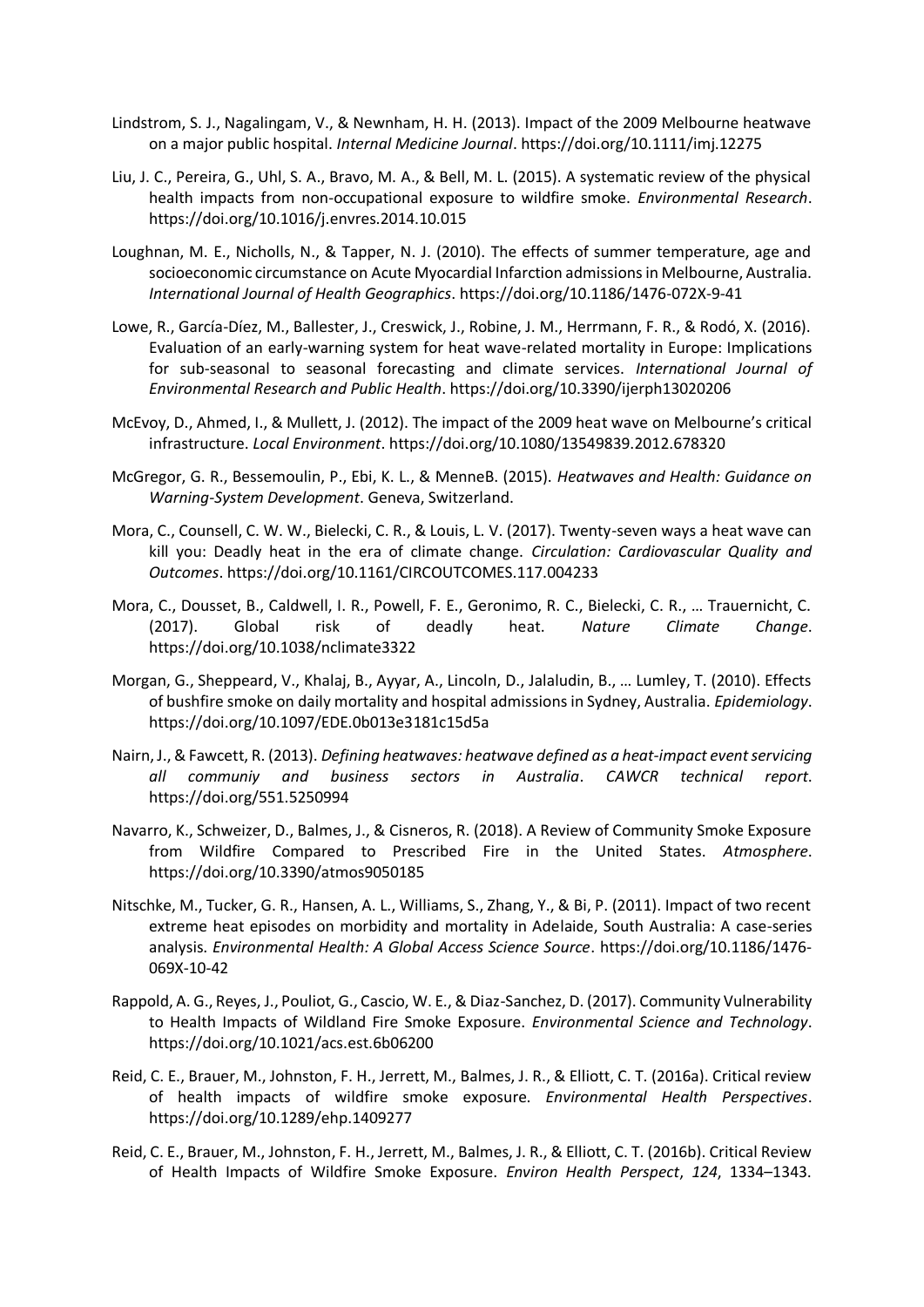Retrieved from http://dx.doi.org/10.1289/ehp.1409277

- Reisen, F., Duran, S. M., Flannigan, M., Elliott, C., & Rideout, K. (2015). Wildfire smoke and public health risk. *International Journal of Wildland Fire*. https://doi.org/10.1071/WF15034
- Reisen, F., Hansen, D., & Meyer, (Mick) P. (2011). Exposure to bushfire smoke during prescribed burns and wildfires: Firefighters' exposure risks and options. *Environment International*. https://doi.org/10.1016/j.envint.2010.09.005
- Richardson, L. A., Champ, P. A., & Loomis, J. B. (2012). The hidden cost of wildfires: Economic valuation of health effects of wildfire smoke exposure in Southern California. *Journal of Forest Economics*. https://doi.org/10.1016/j.jfe.2011.05.002
- Robine, J. M., Cheung, S. L. K., Le Roy, S., Van Oyen, H., Griffiths, C., Michel, J. P., & Herrmann, F. R. (2008). Death toll exceeded 70,000 in Europe during the summer of 2003. *Comptes Rendus - Biologies*. https://doi.org/10.1016/j.crvi.2007.12.001
- Salimi, F., Henderson, S. B., Morgan, G. G., Jalaludin, B., & Johnston, F. H. (2017). Ambient particulate matter, landscape fire smoke, and emergency ambulance dispatches in Sydney, Australia. *Environment International*. https://doi.org/10.1016/j.envint.2016.11.018
- Shaposhnikov, D., Revich, B., Bellander, T., Bedada, G. B., Bottai, M., Kharkova, T., … Pershagen, G. (2014). Mortality related to air pollution with the Moscow heat wave and wildfire of 2010. *Epidemiology*. https://doi.org/10.1097/EDE.0000000000000090
- Sherwood, S., & Huber, M. (2010). An adaptability limit to climate change due to heat stress. *Pnas*. https://doi.org/10.1073/pnas.0913352107/- /DCSupplemental.www.pnas.org/cgi/doi/10.1073/pnas.0913352107
- Smith, K. R., Woodward, A., Campbell-Lendrum, D., Chadee, D., Honda, Y., Liu, Q., … Genova, R. (2014). *Human Health: Impacts, Adaptation, and Co-Benefits*. *Climate Change 2014: Impacts, Adaptation, and Vulnerability. Part A: Global and Sectoral Aspects. Contribution of Working Group II to the Fifth Assessment Report of the Intergovernmental Panel on Climate Change [Field CB, Barros VR, Dokken DJ, Mach KJ, Ma*. https://doi.org/10.1017/CBO9781107415379.016
- Steffen, W., Rice, M., & Alexander, D. (2018). 2017: another record-breaking year for heat and extreme weather. Sydney: Climate Council of Australia.
- Stephenson, C. (2010). *A literature review on the economic, social and environmental impacts of severe bushfires in south-eastern Australia*. (V. D. of S. and Environment & E. M. Australia, Eds.). Melbourne: Victorian Government Department of Sustainability and Environment.
- Stephenson, C., Handmer, J., & Betts, R. (2013). Estimating the economic, social and environmental impacts of wildfires in Australia. *Environmental Hazards*. https://doi.org/10.1080/17477891.2012.703490
- Toloo, G. S., Yu, W., Aitken, P., FitzGerald, G., & Tong, S. (2014). The impact of heatwaves on emergency department visits in Brisbane, Australia: a time series study. *Critical Care (London, England)*. https://doi.org/10.1186/cc13826
- Tong, S., FitzGerald, G., Wang, X. Y., Aitken, P., Tippett, V., Chen, D., … Guo, Y. (2015). Exploration of the health risk-based definition for heatwave: A multi-city study. *Environmental Research*. https://doi.org/10.1016/j.envres.2015.09.009
- Tong, S., Wang, X. Y., Yu, W., Chen, D., & Wang, X. (2014). The impact of heatwaves on mortality in Australia: A multicity study. *BMJ Open*. https://doi.org/10.1136/bmjopen-2013-003579
- Turner, L. R., Connell, D., & Tong, S. (2013). The effect of heat waves on ambulance attendances in